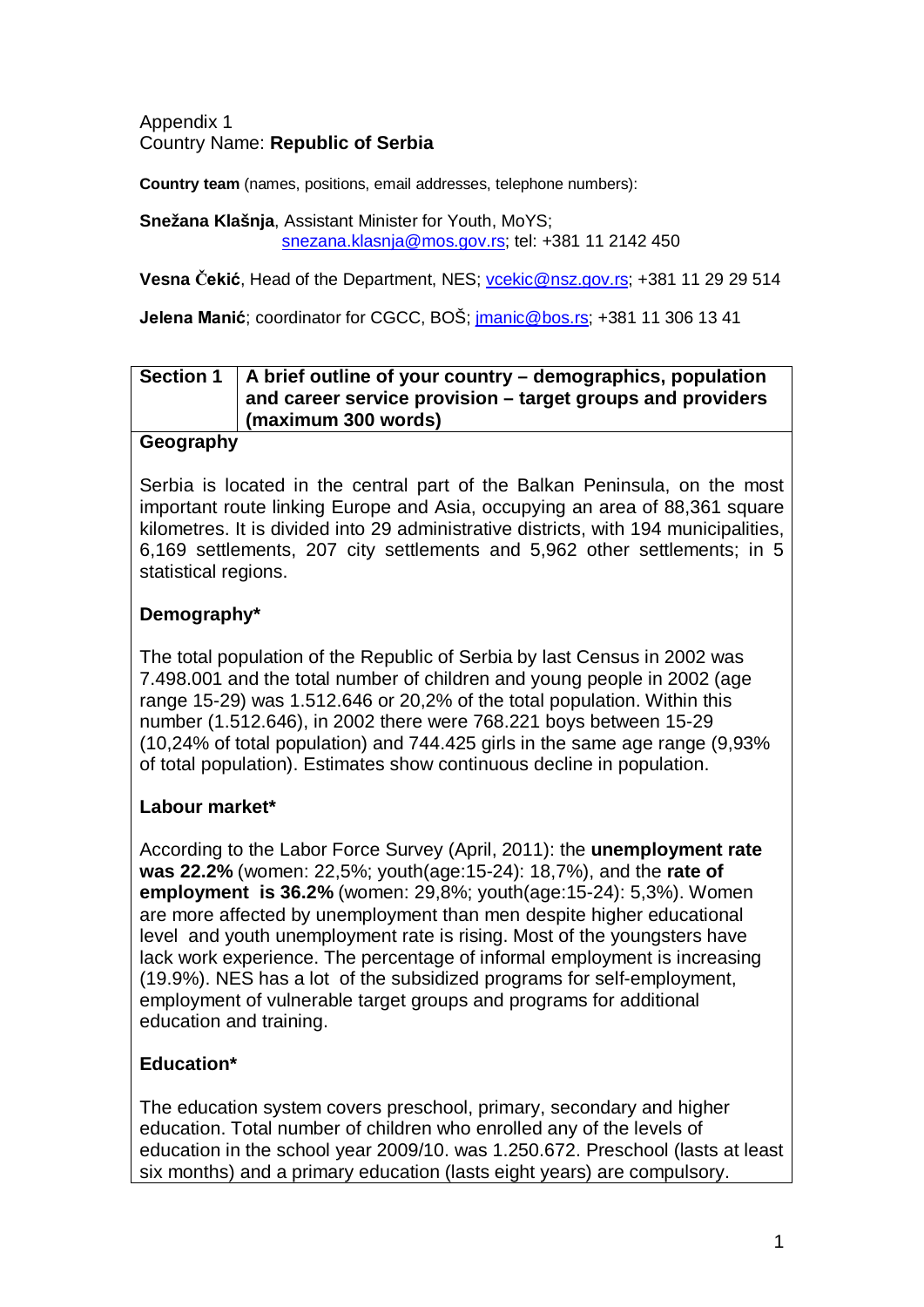Secondary schools carry out programs of general, vocational and artistic education. All the objects and scope of studies at university degree are expressed through the ECTS credits.

The selection is introduced in enrollment in secondary and higher education.Educational reform is taking place in the fields of decentralization, democratization and professionalization. Total investing in Serbian education is lower than average investing in education in EU members (3.3% in 2009 as opposed to 5% GDP).

#### **Main national career guidance services\***

National Employment Service has a long tradition of career guidance and counseling (in 30 Branch offices, 57 counsellors). Within the system of education, professional orientation is provided at the primary and secondary school levels, implemented by psychologists and pedagogues. Every state founded and some private universities have their centres for career development. MoYS coordinates and supports career guidance services in local youth offices and the Centre for Career Guidance of Young Talents. During 2005, first activities in the field of career guidance and counselling emerged in secondary vocational schools, implemented by the Belgrade Open School – civil society organization, that still organizes many programs on career guidance at national level.

**\*data without the AP Kosovo and Metohia**

| <b>Section 2</b> | Taking each of the four general symposium themes<br>(see below), describe the two greatest strengths and<br>two greatest weaknesses relating to each theme in<br>your country (maximum 100 words for each strength<br>and weakness; therefore maximum 400 words per<br>theme and maximum 1,600 words in this section). |
|------------------|------------------------------------------------------------------------------------------------------------------------------------------------------------------------------------------------------------------------------------------------------------------------------------------------------------------------|
|                  |                                                                                                                                                                                                                                                                                                                        |

**Theme 1: Political, economic and social changes and the changing role of career guidance and career guidance policies**

| Strength 1                                                                                                                                                   | Weakness 1                                                                                     |  |  |  |  |
|--------------------------------------------------------------------------------------------------------------------------------------------------------------|------------------------------------------------------------------------------------------------|--|--|--|--|
| The Strategy of Career Guidance and<br>Counseling is adopted, and a<br>Working group for implementing the<br>Strategy and its Action Plan is<br>established. | Lack of financial and human<br>resources, especially due to transition<br>and economic crisis. |  |  |  |  |
| Strength 2                                                                                                                                                   | <b>Weakness 2</b>                                                                              |  |  |  |  |
| New networks are forming at all levels<br>through a number of projects for all<br>target groups.                                                             | Networking is still unsystematic,<br>without enough coordinated action.                        |  |  |  |  |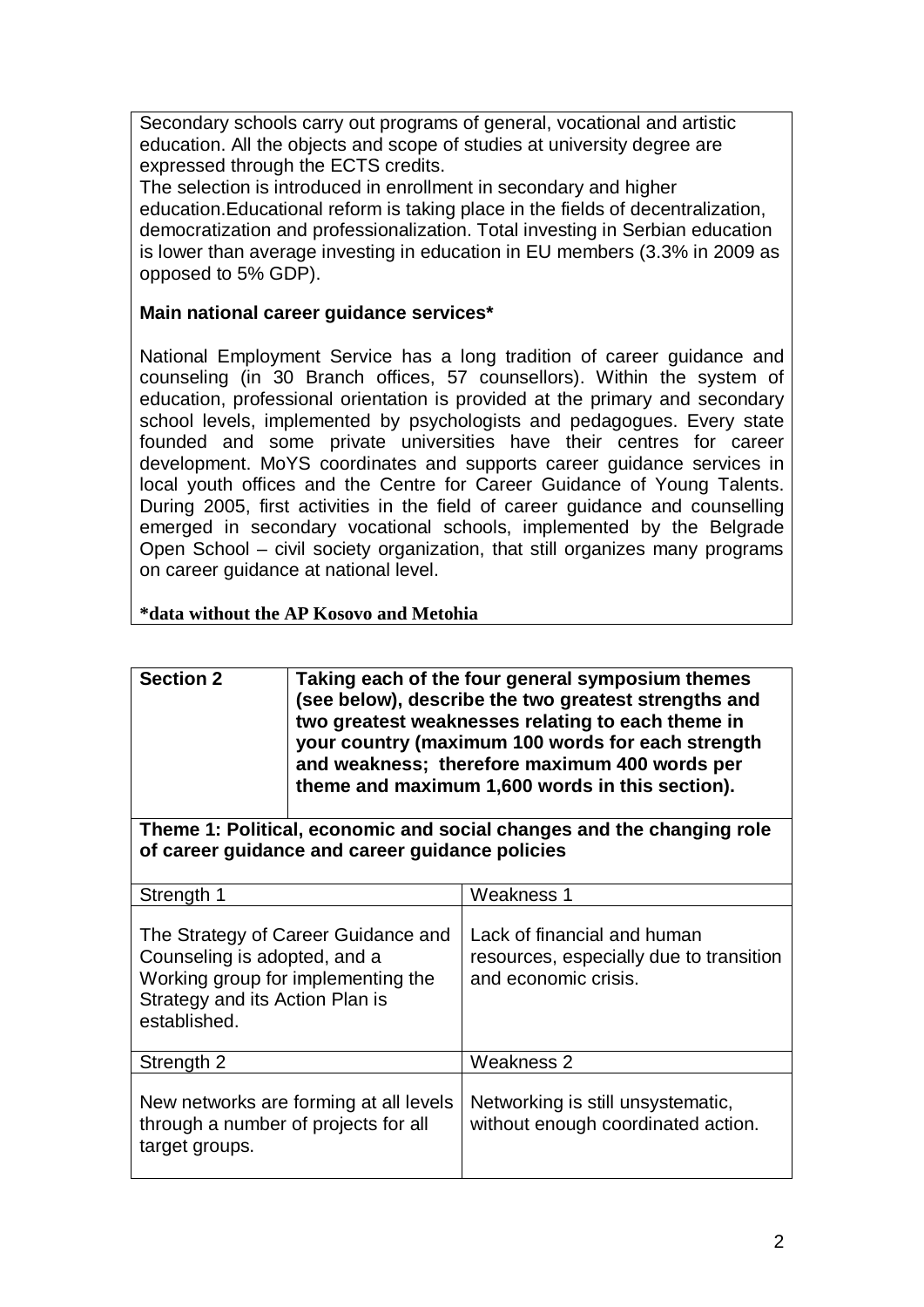## **Theme 2: Lifelong guidance policy as a part of integrated human resource development policies – challenges and opportunities**

| Strength 1                                                                                                                                                                                                | Weakness 1                                                                                                                                                                                                                  |  |  |  |
|-----------------------------------------------------------------------------------------------------------------------------------------------------------------------------------------------------------|-----------------------------------------------------------------------------------------------------------------------------------------------------------------------------------------------------------------------------|--|--|--|
| NAD <sup>*</sup> document describing national<br>needs in HRD and there is a<br>possibility of using IPA funds.<br>* Need Assesment Document<br>(Serbian European Integration Office;<br>www.seio.gov.rs) | No NQF for all education levels.<br>There is no systematic cooperation<br>between education and labor market.                                                                                                               |  |  |  |
| Strength 2                                                                                                                                                                                                | Weakness 2                                                                                                                                                                                                                  |  |  |  |
| There<br>connection of<br>public<br><b>is</b><br>institutions and civil society.                                                                                                                          | Practices and policies related to<br>guidance are still not generally<br>perceived as valuable sources for<br>unemployment prevention and<br>mitigation.<br>System of recognition of prior learning<br>is still developing. |  |  |  |
| Theme 3: The changing world and the changing role of career guidance<br>- skills and competencies for lifelong guidance practitioners                                                                     |                                                                                                                                                                                                                             |  |  |  |
| Strength 1                                                                                                                                                                                                | Weakness 1                                                                                                                                                                                                                  |  |  |  |
| The awareness of the importance of<br>career guidance and counselling is<br>rising.<br>There are accredited programs for<br>non-formal education of guidance<br>practitioners.                            | There is no possibility of formal<br>education advisor for career planning.                                                                                                                                                 |  |  |  |
| Strength 2                                                                                                                                                                                                | <b>Weakness 2</b>                                                                                                                                                                                                           |  |  |  |
|                                                                                                                                                                                                           |                                                                                                                                                                                                                             |  |  |  |
| The number of projects for devoloping<br>the key competences for<br>lifelong<br>learning is increasing.                                                                                                   | The system of quality assurance for<br>work, practitioners and programs is<br>missing.                                                                                                                                      |  |  |  |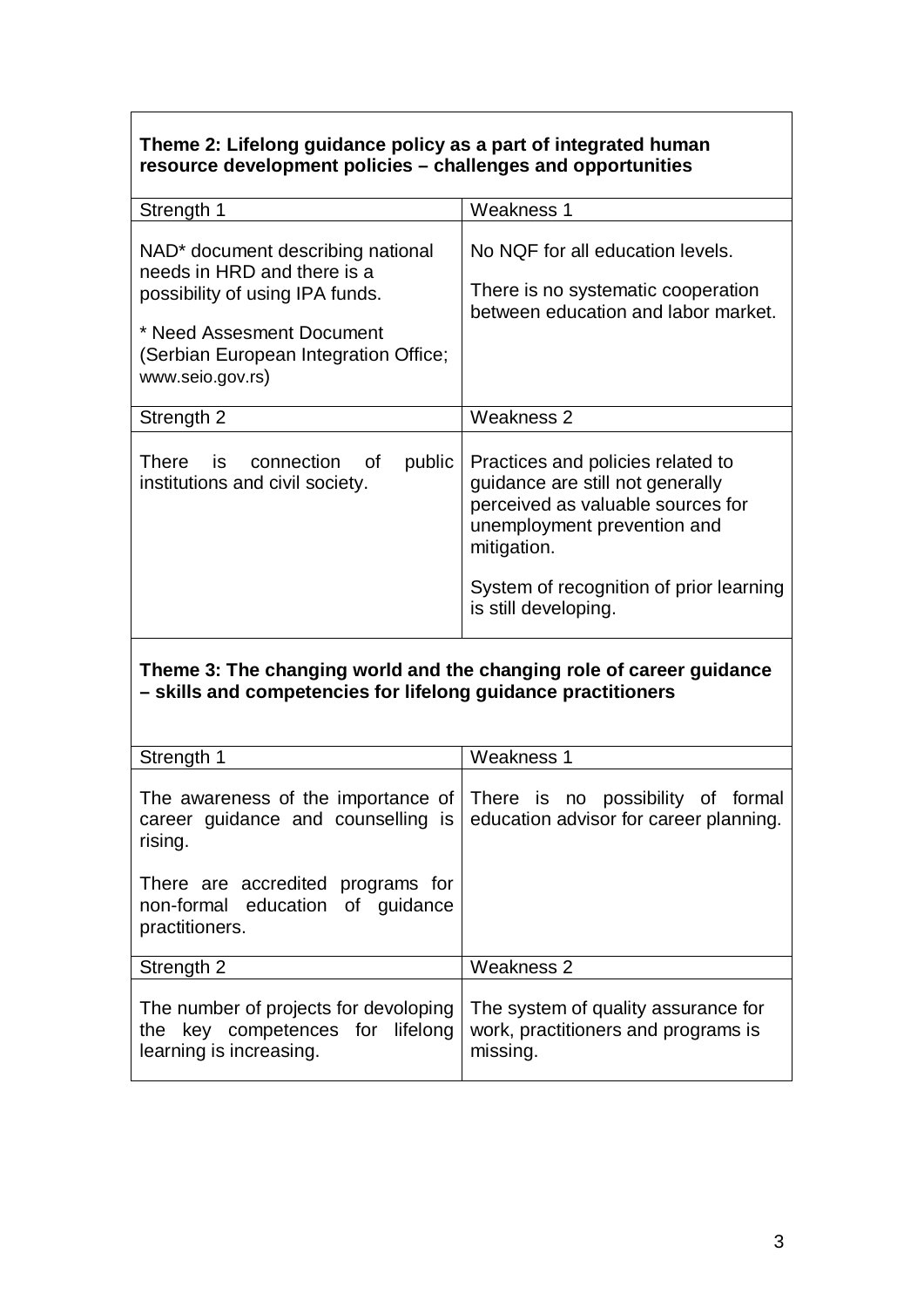# **Theme 4: Evidence-based practice; evidence-based policies**

| Strength 1                                                                                                                                                                                                                                  | Weakness 1                                                                                   |  |  |  |  |
|---------------------------------------------------------------------------------------------------------------------------------------------------------------------------------------------------------------------------------------------|----------------------------------------------------------------------------------------------|--|--|--|--|
| Strategy of Career Guidance and<br>counselling additionally encouraged<br>initiatives from official institutions,<br>funding agencies and civil society<br>organizations. There are significantly<br>more actions in the field of practice. | Lacks of standards in the career<br>guidance practice.                                       |  |  |  |  |
| Strength 2                                                                                                                                                                                                                                  | Weakness 2                                                                                   |  |  |  |  |
| Action plan for Implementation of the<br>Strategy of Career guidance and<br>counselling is realistic, with clear<br>indicators to measure upon.                                                                                             | No comprehensive date-base about<br>activities related to career guidance<br>and counseling. |  |  |  |  |

| <b>Section 3</b>                                                                                                                   | Looking at the themes, prioritise them according to the most<br>important ones for your country team to explore further and<br>learn about at the symposium.<br>$(1 = most important - 4 = least important)$ |   |                         |   |   |
|------------------------------------------------------------------------------------------------------------------------------------|--------------------------------------------------------------------------------------------------------------------------------------------------------------------------------------------------------------|---|-------------------------|---|---|
| Political, economic and social<br>changes and the changing role of<br>career guidance and career<br>guidance policies              |                                                                                                                                                                                                              | 1 | Priority<br>$2 \quad 3$ |   | 4 |
| Lifelong guidance policy as a part<br>of integrated human resource<br>development policies - challenges<br>and opportunities       |                                                                                                                                                                                                              |   | Priority<br>$2 \quad 3$ |   | 4 |
| The changing world and the<br>changing role of career guidance<br>- skills and competencies for<br>lifelong guidance practitioners |                                                                                                                                                                                                              | 1 | Priority<br>$2^{\circ}$ | 3 | 4 |
|                                                                                                                                    | Evidence-based practice;<br>evidence-based policies                                                                                                                                                          | 1 | Priority<br>$2^{\circ}$ | 3 |   |